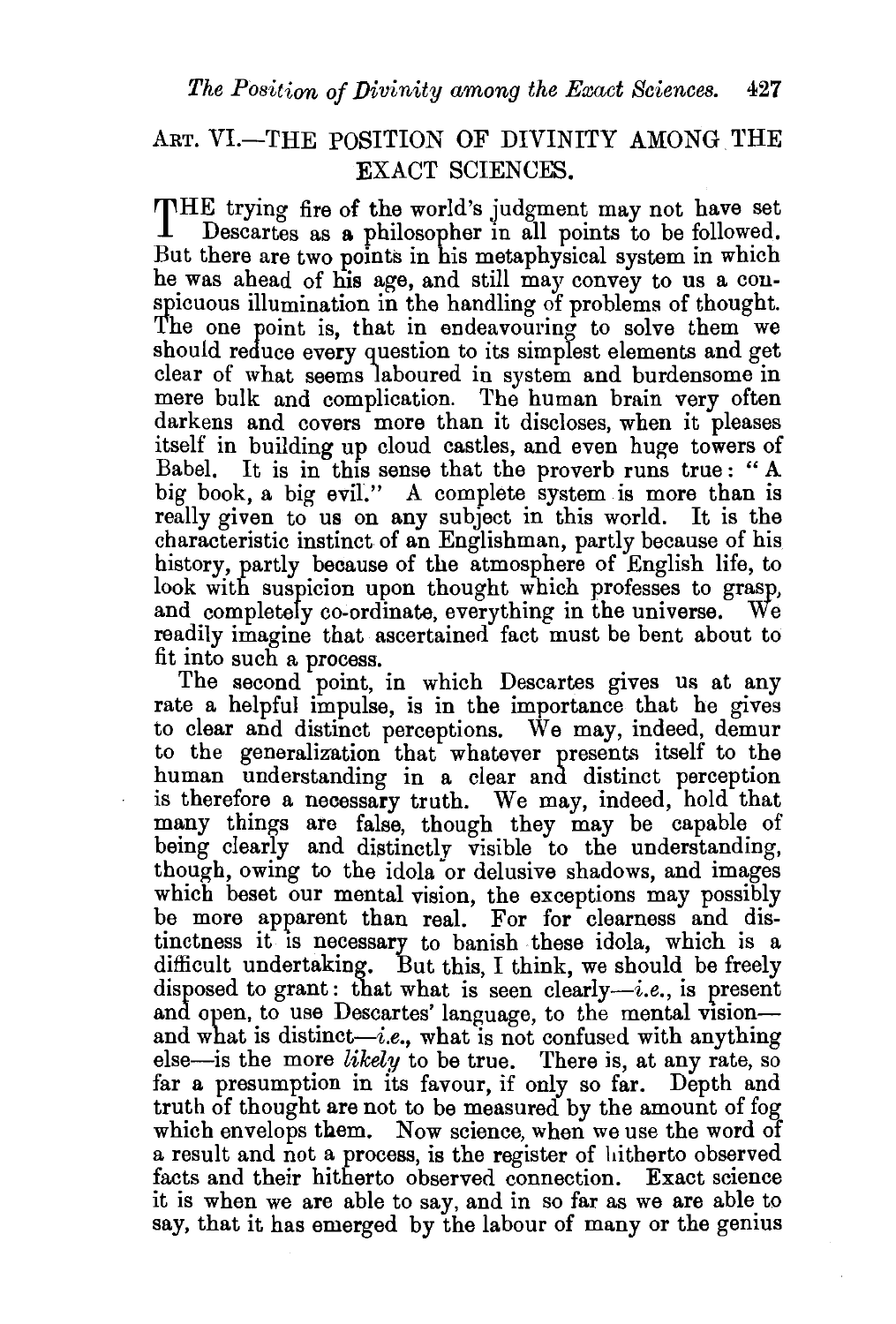of few into certain clearly observed and generally recognised principles, which seem fixed and settled, and not likely to change. The dogmata of exact science are the presentations of the results of a clear observation of facts, and a general agreement in them of all unbiassed observers. In Lenormant's "History of the Ancient East," for instance, the history of India is left out, though Lenormant thought at first to write it, and had every inducement' to do so, because the facts appeared to him to be not as yet clearly ascertained, and because there is at present, consequently, no such general agreement in those who have examined them as leads to confidence. The scientific history of India, that is, is not yet sufficiently certain as to its facts to admit of its being dogmatically taught in the schools.

It may seem that this grouping of all sciences under one process, and the use of the word " exact " as a term of degree and not of kind, needs at least to be substantiated. But it is just the point contended that, reduced to its simplest elements, all science is simply a clear, distinct observation and vision of facts, and that its exactness is witnessed by the concord and agreement produced upon the judgments of the majority at least of unbiassed and competent observers, and in the long-run. It is only under these two conditions, more or less observed, that any science becomes a fit subject for dogmatic teaching in the schools. It is true that both of these conditions are susceptible, like the heavenly bodies, to perturbations from without. A keen-sighted catalogue is given by Lord Bacon of the idola, which, like mists and vapours of the mind, obscure the distinct, clear vision of things as they are. The late Professor Seeley has remarked that "fashion is little less ephemeral in opinion than in dress." There have been martyrs of science as well as of theology. Yet I submit that divinity has its claim to rank among the exact sciences, simply because there is nothing peculiar to itself in its processes. The terms "revelation," "the teaching, witnessing office of the Church<sup>1</sup> throughout the world," "dogma," are not terms in their essential meaning peculiar to divinity.

<sup>&</sup>lt;sup>1</sup> Let the writer be understood. In making this statement it is the least possible intended to imagine the Church, the Divine society, "the Body of Christ "-not the Truth, but "the pillar and ground of the Truth "-to be a kind of Glorified British Association, or even Melancthon's "Cretus Scholasticus." By no means. I speak only of the consent of the Church in this connection as analogous to the consent of scientific men in all well-ascertained scientific truth as a logical ground of evidence. As Dean Hook says in a preface to a sermon, "Take heed how ye hear"; "to leave out all reference to authority is dealing with the most worthy of sciences in a way that is not tolerated in the most ordinary of all."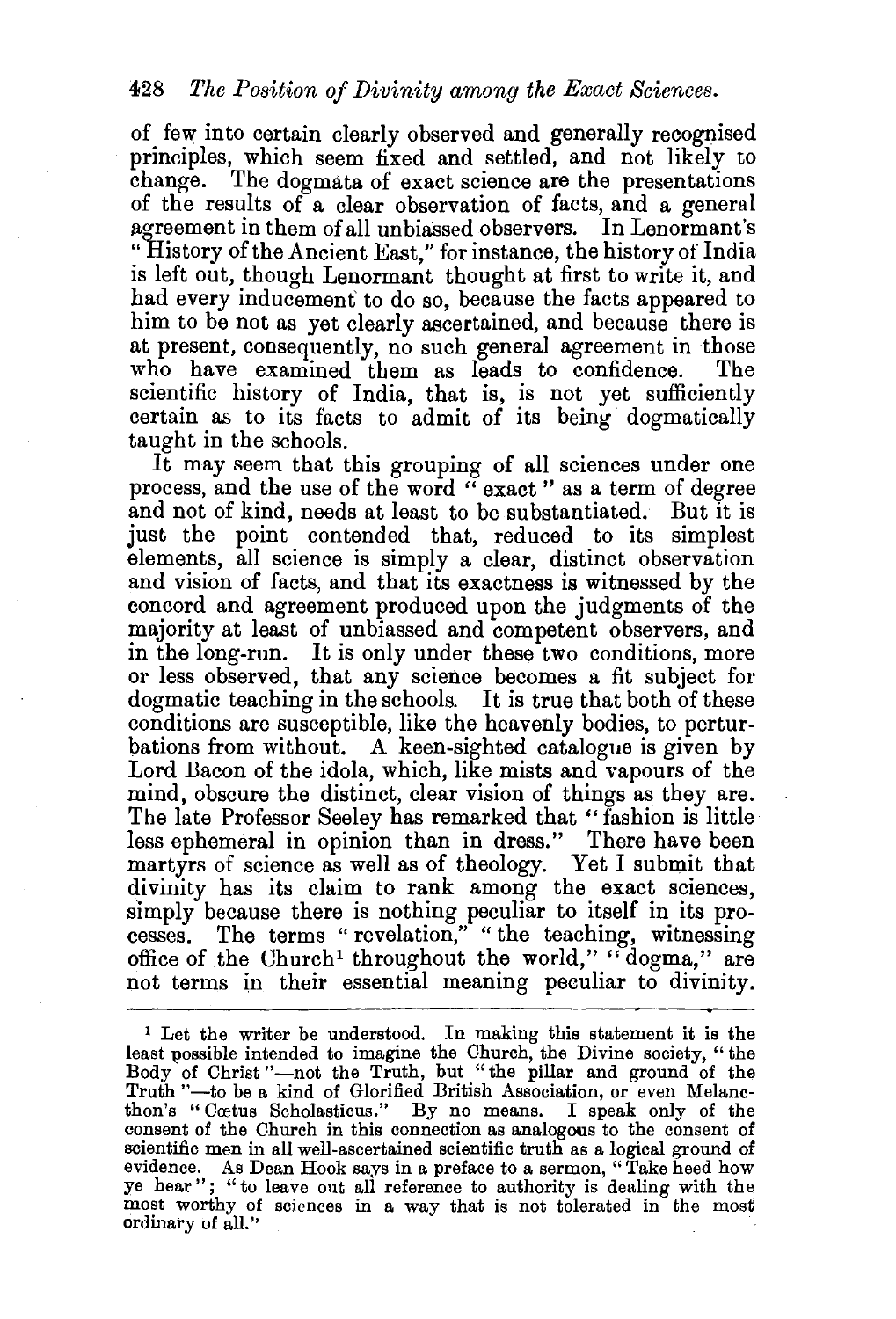Divinity is an experimental science as much as any other, and has the same credentials, because it is dependent upon exactly the same processes. Science of all kinds has also its epochs of revelation and vision, when something new was born in the human understanding, has its witnessing and teaching and necessarily selected Church all over the world, to guard and increase the treasure thus laid open-fares forth into the world with dogmas which meet with the same kind of reception, by honour and dishonour, by good report and bad report, by the armour of righteousness on the right hand and the left. And neither the church of divinity nor the church of science is infallible. Both are susceptible of the same relapses, the same epochs and periods of decadence, if not of retrogression from their true principles, the same fallings away from clearness and distinctness of vision. The difference between human sciences and the Divine science is not in the process, but in the importance and relative nearness of their respective fields of observation.

What follows, then, from this, as I hold it to be, essentially true affirmation of the chief place that divinity claims for itself as a science amongst the sciences, which make up the total of our Christian civilization? Much follows, and, as it seems, much of interest.

In any science whatever which ranks as an accepted branch of human knowledge there is always a body of ascertained truth which the bulk of educated men receive without question. To investigate afresh in new light and with increased apparatus this ascertained truth ·is part of the necessary education of properly scientific men. And each several new investigation, if it arrives at the same conclusions, adds to the cumulative assurance which we may ordinarily and rightly place in this body of undoubted doctrine. This undoubted doctrine is susceptible of dogmatic teaching in the schools. To take the science of astronomy as an instance. The world is round and moves. It circles round the sun at a known distance in an elliptical orbit. It has its perigee and its apogee. Light is an incredibly swift and an incredibly quick vibration of a universal ether, which we are obliged to postulate, but at present incompetent to understand. The heavenly bodies give up in their spectrum analyses the secret of the materials of which they are made. They can be weighed, often, and in many cases their distances can be precisely given; while often their perturbations reveal the sway of what we call universal gravitation. And all this, and more, inconceivable wonder, by faith is rightly accepted by the educated layman, although in many cases actual verification by strictly scientific process may be alike by bent and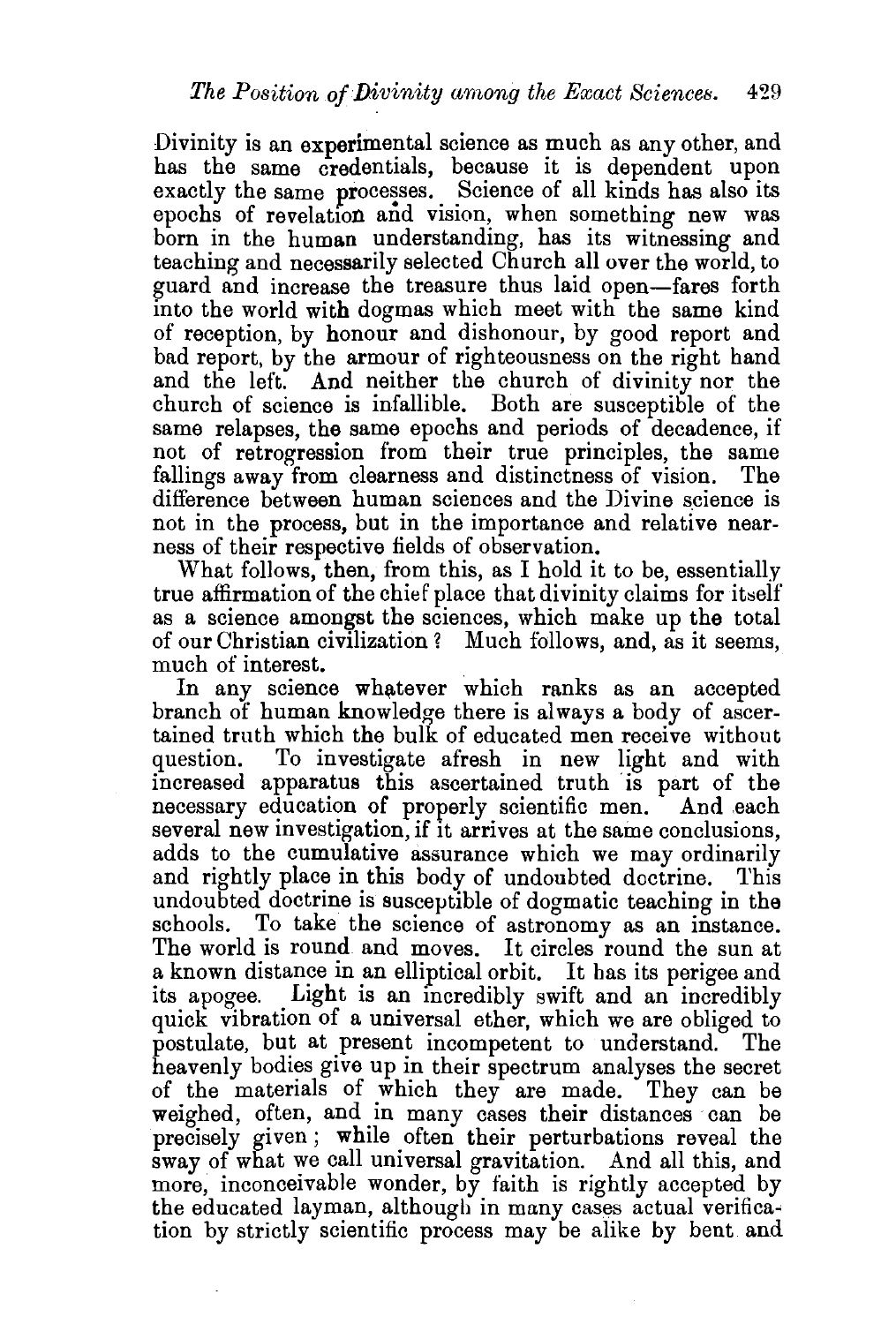calling beyond, if not his capacity, yet his existing attainments. Yet we have no hesitation, therefore, in teaching this great and splendid faith dogmatically in the schools. It forms part of the curriculum of ordinary education. But outside this body of ascertained doctrine, which forms the staple of any proper science, there lie a number of speculative questions not yet strictly scientific-questions as yet only on the road to solution, questions of debate in the scientific hierarchy, a region properly given up at present to the inquiry of the specialist. At the same time, it is proper to remark that these questions, unless they admit of the statement of their reasons for and against in a way that admits the ordinary layman to a clear, distinct appreciation of their bearing, are no questions at all. There is no scientific priestcraft allowable ; no mere appeal to authority without reason. In all sciences we should be watchful to prevent the invasion of unreason.

Now, with Divinity, I submit, it fares the same. There is, and always has been from the beginning, a body of ascertained truth which has received a general assent from the Church of  $Divinity-i.e.,$  the Christian Church—and incidentally and all the more strikingly outside it, which for volume, depth of assurance, extent, and power, is and has been, I venture to believe, quite unique, and, moreover, essentially wonderful when we have regard to the oppositions which from the first have continuously assailed it, and forced in every age its fresh investigation.

This body of ascertained doctrines we call the Christian faith. The world-wide acceptance which this body of truths, thoroughly investigated afresh in every age, and acknowledged in the result, to use the words of Vincentius in a sense which is certain and generally true, from the first, everywhere, and by all to a surprising degree-this world-wide acceptance it is which rightly creates the confidence that it is susceptible of being taught dogmatically in the schools. And outside this Christian faith, strictly so-called, there is and always has been an outlying region of questions of debate, though of undoubted interest and some of first importance. Some of these questions have more or less narrowly approached a universal consent. They have almost passed out of the category of pious opinions. Others of these questions are still only, some more and some less, in the realm of a just and proper speculation. And it is equally important to remark about them that if they are not open to be stated clearly and distinctly with reasons for and against, they are not questions at all. Divinity no more than any other experimental science has a right to unreason.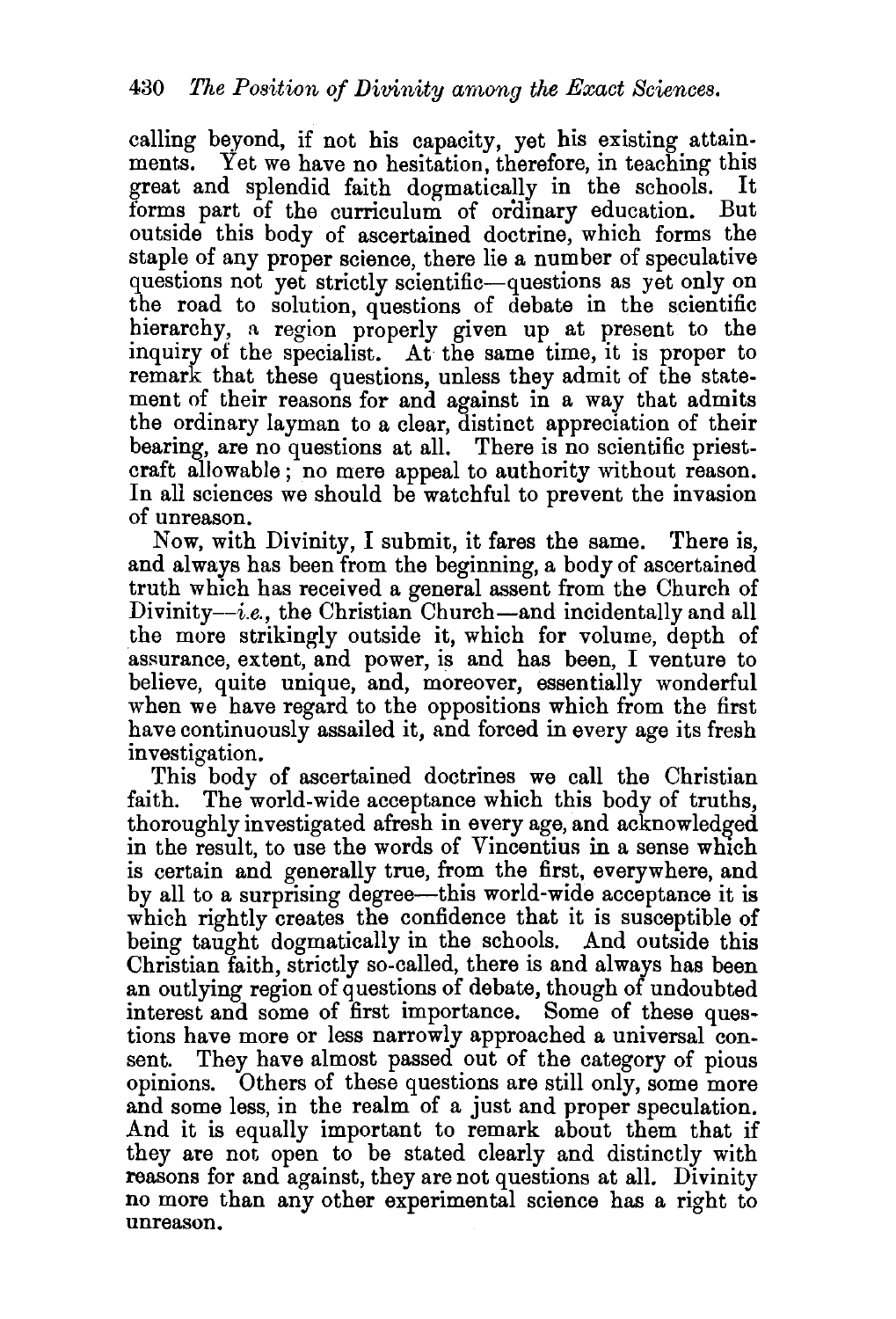It is in this region more particularly of not yet quite, but more or less, settled questioning, that the danger of hard words and acrimonious ways of thinking comes in. And it is our wisdom, as it is our Christian safety, in this region to learn to bear and forbear. " Alas for the rarity of Christian charity!"

With proved error we can have no parley. With what has been proved over and over again in history to be false and injurious in influence, and to be like a worm at the root of Christian progress, we can have no more dalliance than we can have in any other science with doctrines which undermine its sanity and shake the reasonable allegiance which that science has been found rightly to claim from an educated man. But in the region of the penumbra, in the region of a partial discovery, in the region where men have reasonably differed, and still reasonably differ, or even, as we may truly think, have *unreasonably* differed, we have, indeed, a constitutional right to hold strongly to opinions which we judge we have tested, and the more so if they have obtained in the settled judgments of a vast number of keen and unbiassed minds ; but we have a still greater right to exercise a Christian charity. We may be in part mistaken. When the whole truth in all its colossal and adorable proportions dawns upon us and we know as we are known, we may see things in a greater synthesis, which shall restore all things, and with them many a sadly-broken unity. "If the vision tarry, let us wait for it."

There is just one point further which I should like to touch upon. I have called divinity an experimental science. I should like to prove this proposition. And, to attempt to do so, let me take the scientific doctrine or dogma---than which I know no other equal in interest to a thoughtful person-the Divinity of Christ. That He was a man in all points as we are, yet without sin, needs no proof. That He was without sin even is conspicuous enough and very generally perceived by the best calibre of mind. These things lie on the surface. But the doctrine of the person of Christ from the first, everywhere, and by all, has been seen to involve a greater mystery than even pure and perfect humanity is. Now the doctrine of the person of Christ is contained in a body of writmgs which we call the New Testament. The first part of these conveys to us with much freshness and vigour the converging observation of a very considerable number of eye-witnesses, shrewd, honest, large-minded, and capable. The second part bears witness to the universal assent of all those, who were sufficiently deeply interested to weigh the evidence, to the disclosure of the person of Christ which the first part dehvers to us,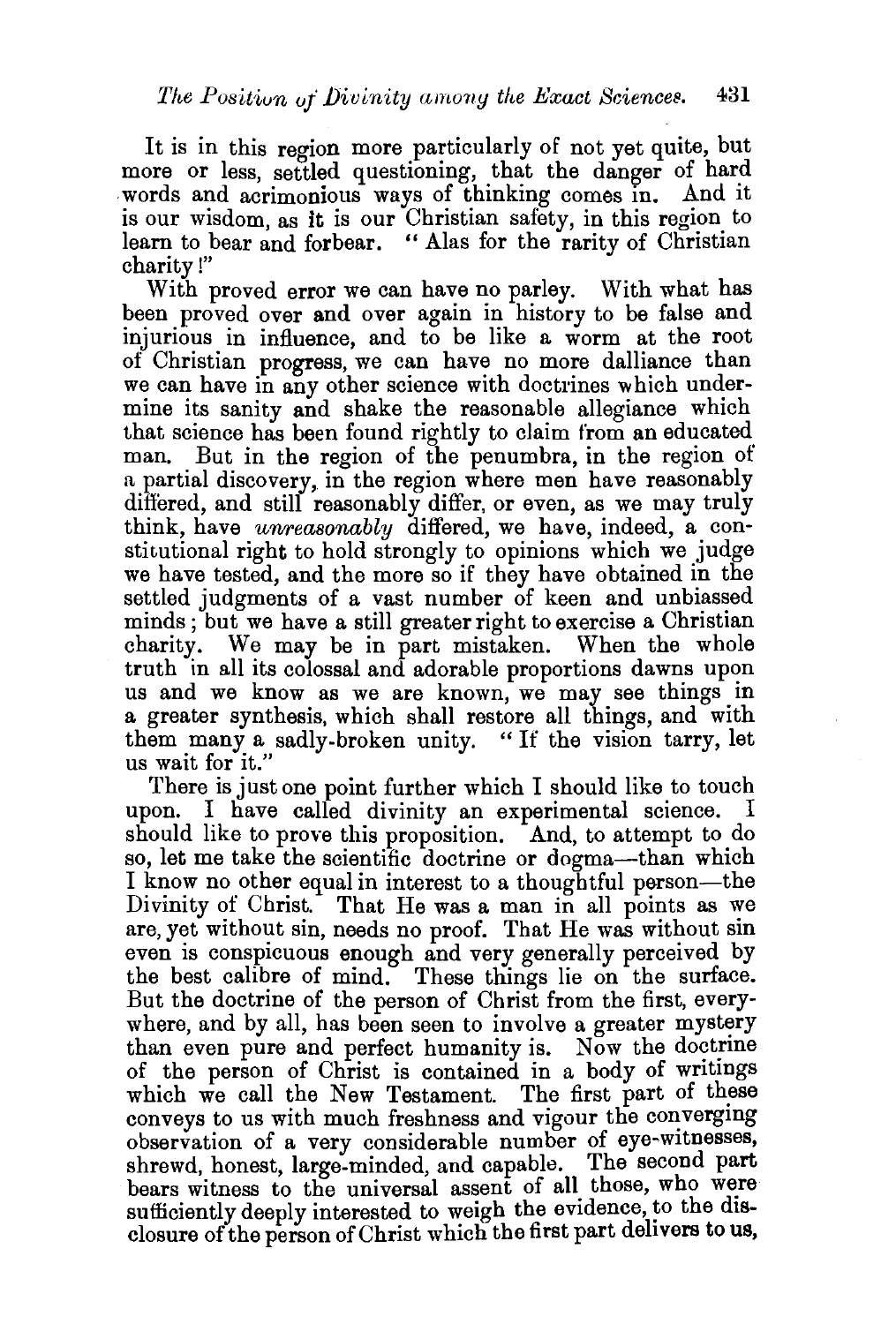and this assent—harmonious and one—covers an area roughly coterminous with the known civilized world, and embraces a unique gathering together of all nationalities, tastes, and callings, one only in this. The latest, as the earliest, criticism, without going into details, has alleged so many cogent and abiding marks of contemporary honesty and ability and, to go further, Divine inspiration, that the man who lives in the open need have no hesitation in accepting this evidence, first, as to the results of the observation of the person of Christ upon those best qualified to judge it, and, secondly, as to the general consent with which those results were received.

What, then, did men, as they witnessed and gazed upon Jesus Christ, increasingly observe in the course of His sacred life-development ? The first thing was that He taught with an innate authority, and, though lowly and submitting to undeserved suffering, He advanced imperious claims; that He was, though one of us in everything, yet entirely different from us in all. The next thing was that He plainly showed Himself having a mastery of nature, and powerful where we are weak in the presence of sin and disease and suffering and death ; and that He overcame death, both for others and, in a far vaster sense, in Himself.

They observed, that is, an extreme power in word and in deed, not arbitrarily used, but used in the service of an unselfish tenderness and absolute belf-devotion which made all things new. It is not for me here to critically elaborate in this place the idea proposed ; I only wish to point out that all this indicates a clear, distinct perception on the part of a large number of the best souls and most penetrating, because guileless, intellects the world has ever seen. It is strictly scientific and experimental, if we reduce it to its simplest

elements.<br>Further, in the written record there is a means at hand to verify the scientific impression clearly and distinctly, and once for all, made. And the general assent of the early Church all ,over the world to this clear, distinct perception is such that no kind of adverse criticism has ever been able to banish the marks of it from the rest of the New Testament. There is a complete general accord, which is also faithfully reflected in the remains of the Subapostolic Church and the Primitive Church which have come down to us. This clear, distinct perception of the proper Divinity of Jesus Christ, the only Begotten, God of God, Light of Light, Very God of Very God, is historically a conception of tremendous vitality. In all ·ages, under all skies, under every conceivable condition, under every form of mental capacity and mental environment, it has been and is being verified afresh. Effaced, it recurs; dying, it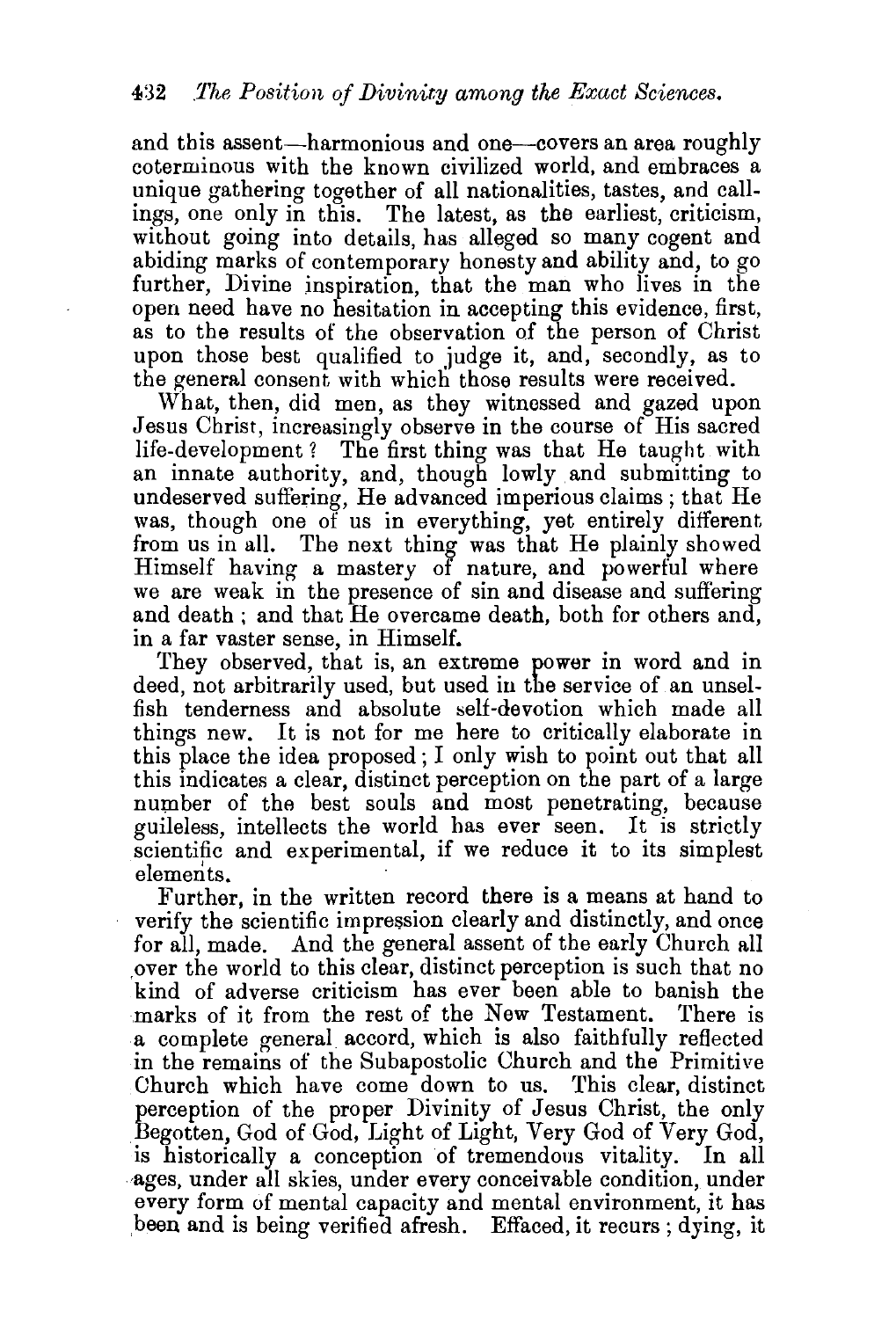lives; corrupted, it: reasserts itself; the ancient thoughts of it, though they have never been surpassed in philosophic clearness, are perpetually perfecting themselves in gathering light. Men are everywhere and at all times seeing afresh the glory of God in the face of Jesus Christ. If we really grasp the mass of intelligent verification, which this greatest fact of history has received and is receiving, it will appear like a rock in the midst of storms.<sup>1</sup>

Because of the. continuous verification in the hearts and minds of the undeniably best of our race of the effect which our Master Jesus' Christ produced upon the best and the deepest thinkers of His day, we may accept this doctrine as the corner-stone of the scientifically ascertained body of accepted truth which we call the Christian faith. Because the properly scientific consent to it has been so wonderfully wide and keen and fruitful, it is susceptible of being taught dogmatically in the schools. It is that chiefest element of Christian knowledge which has the certain promise and potency of that rejuvenated world which Goethe hoped for and says he foresaw. And, analyzed, it derives its truest strength from the fact that its process is not peculiar to Divinity, but is the process of every science that we know. Its steps are: First, a clear, distinct perception, a revelation of something new in the mind; secondly, a select, verifying, witnessing Church; thirdly, teaching or dogma. These are the first steps of experimental science; and when a science begins to be taught dogmatically it is evidence in itself that it has passed the stages of hesitation and inquiry and become part of human knowledge.

Such is the transcendent idea which needs only the touch of inspiration to awake. The well-known French scientist and writer, Camille Flammarion, in a flight of the greater fancy, has pictured the science of astronomy as the muse Urania. He contemplates it as a statue, and then sees it live and speak. He sees an enchanting face illuminated with a mysterious smile, with looks almost of endearment, in which a fine serenity changes suddenly into an expression of joy, agreeableness, and felicity, which it is a pleasure to behold. "Muse ou déesse," he says, "elle était belle, elle était charmante, elle etait admirable.'' Flammarion's meaning is to rescue the teaching of the heavens from the region of mere logarithms and arid formulæ, and to place it in that region of kindling emotions and enlarging understanding which is more than its due. If we were to attempt to do the same service for Divinity, of which it stands in need, I should prefer to